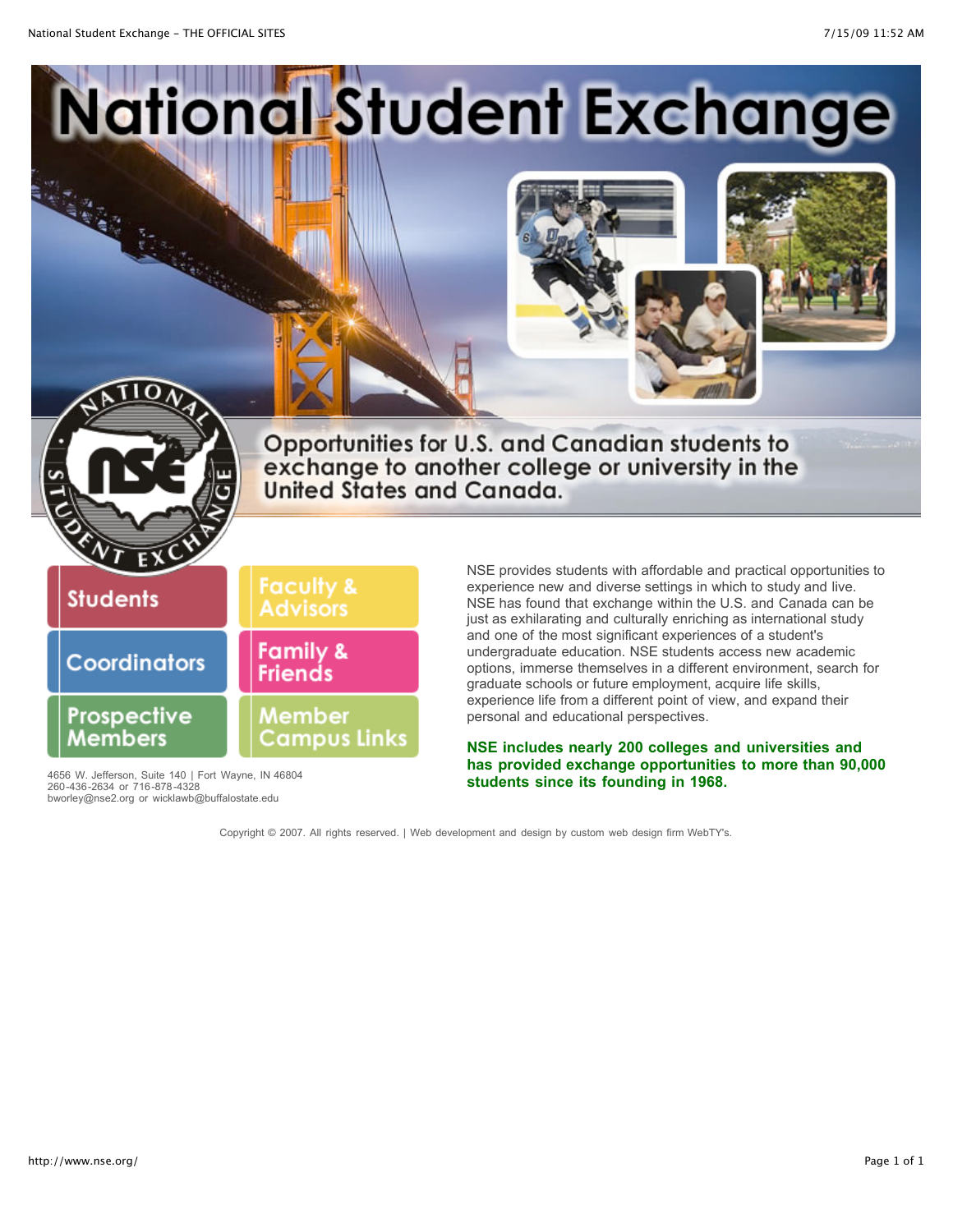<span id="page-1-0"></span>

**LOCATION:** [Home](http://www.nse.org/) -> [Information for Students](http://www.buffalostate.edu/depts/nse/learn.asp) -> Exchange **Policies** 

#### **SITE MAP**

#### [Welcome to NSE](http://www.buffalostate.edu/depts/nse/learn.asp)

**How It Works** [What is NSE?](http://www.buffalostate.edu/depts/nse/desc.asp) [Exchange Policies](#page-1-0) [Financial Matters](http://www.buffalostate.edu/depts/nse/financial.asp) [Financial Aid](http://www.buffalostate.edu/depts/nse/financialaid.asp) [Special Options](http://www.buffalostate.edu/depts/nse/opp.asp) [Application](http://www.buffalostate.edu/depts/nse/application.asp) **[Placement](http://www.buffalostate.edu/depts/nse/placement.asp)** [After Placement](http://www.buffalostate.edu/depts/nse/placemnt.asp) [During Exchange](http://www.buffalostate.edu/depts/nse/during.asp)

**Student Recognition** [About the Award](http://www.buffalostate.edu/depts/nse/sr.asp) [2006-2007](http://www.buffalostate.edu/depts/nse/sr2006.asp) [2007-2008](http://www.buffalostate.edu/depts/nse/sr2007.asp)

**NSE Directory** [Complete Publication](http://www.buffalostate.edu/depts/nse/docs/Directory.pdf) (9MB) **[Updates](http://www.nse.org/sdirectoryupdates.asp)** [New Members](http://www.nse.org/snewmembers.asp)

**Member Campuses** [Alphabetical Listing](http://www.buffalostate.edu/depts/nse/docs/AlphabeticalMemberList07.pdf) [Calendar & Payment Plan](http://www.buffalostate.edu/depts/nse/docs/CalendarAndPaymentPlan2007.pdf) [Colorado Tuition](http://www.buffalostate.edu/depts/nse/colorado.asp) [COPLAC Members](http://www.buffalostate.edu/depts/nse/coplac.asp) **[Enrollment](http://www.buffalostate.edu/depts/nse/docs/EnrollmentHighLowWeb07.pdf) [Ethnicity](http://www.buffalostate.edu/depts/nse/docs/EthnicityChart2007.pdf)** [Location Listing](http://www.buffalostate.edu/depts/nse/docs/MembersByLocation2007.pdf) [Member Campus Links](http://www.buffalostate.edu/depts/nse/memcam.asp)

The National Student Exchange has established a basic framework of policies to which all member campuses are subject. Within that framework, each campus determines its own working parameters, procedures and timetable for the program. The campus also sets its own policies relating to student participation. Each campus has an NSE coordinator who is responsible for administering the NSE program at that campus. He or she is the best source of advice about the NSE program as it relates to your participation from your campus.

Information specific to member campuses can be found in the NSE Directory, a publication available from your campus NSE coordinator. In the campus description section of the Directory you will find summary information on each NSE member. Exceptions, special conditions, or additional requirements affecting incoming students are included under the heading "Limitations."

*"The National Student Exchange offers the perfect opportunity to explore different parts of the country, discover new cultures and meet scores of wonderful new people all the while working toward your degree. This is a chance to travel to, and live in, a part of the country you have always wanted to see. This program offers so much more than just a change of campus scenery. Carpe Diem!"*

**Erika Baurecht University of New Mexico to North Carolina State University**

#### **ELIGIBILITY**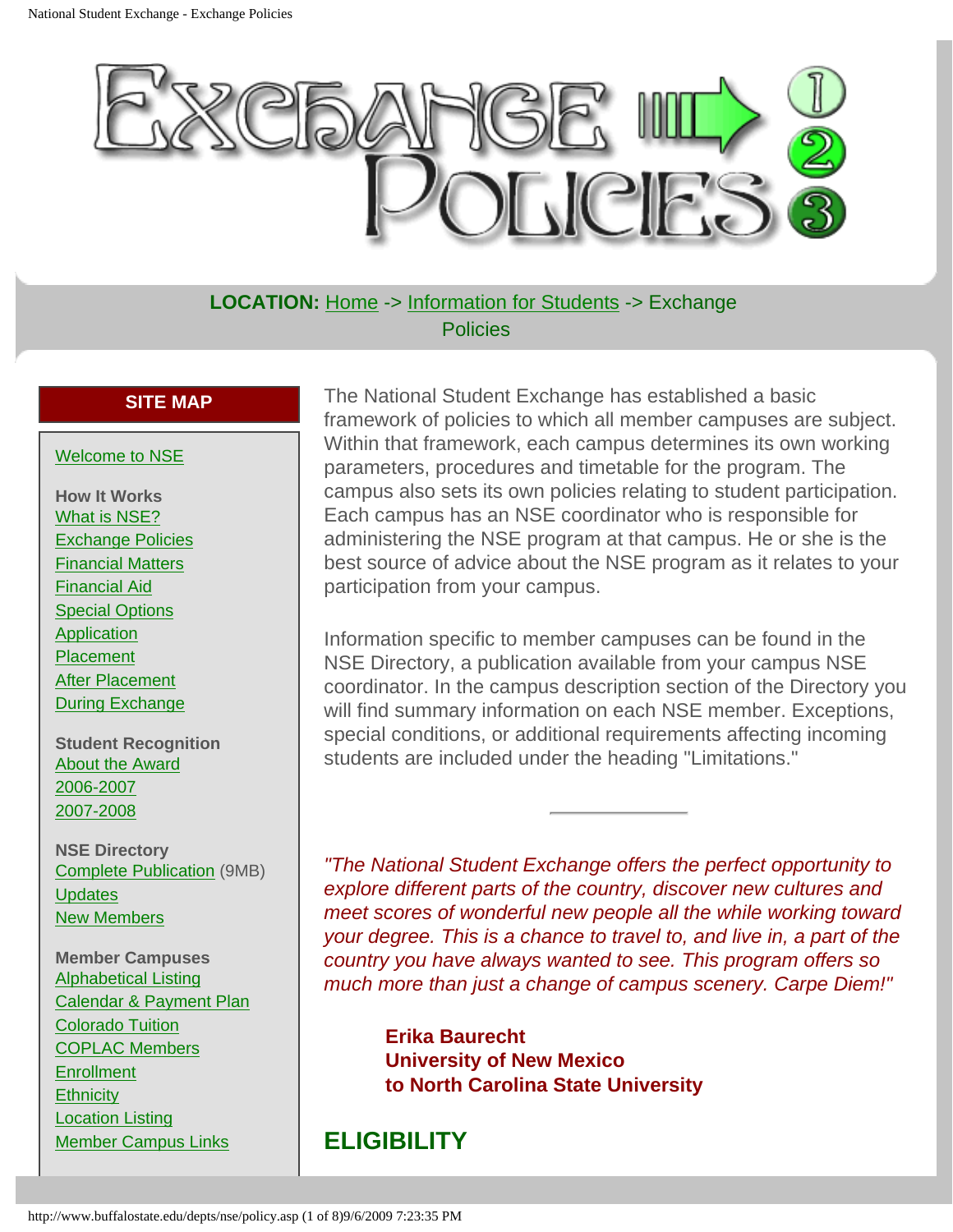[NSE Campus Offices](http://www.nse.org/offices.asp) [NSE in Puerto Rico](http://www.buffalostate.edu/depts/nse/puerto_rico.asp) [Summer Exchange](http://www.buffalostate.edu/depts/nse/docs/summer.pdf)

**Maps** [U.S. Campuses](http://www.nse.org/docs/NSE.MAP.pdf) [Canadian Campuses](http://www.nse.org/docs/NSE.CANADA.MAP.pdf)

**Resources** [Campus Budgets](http://www.nse.org/scampusbudgets.asp) [Campus Catalogs](http://www.nse.org/scatalogs.asp) [Campus Detail Info](http://www.nse.org/scampusdetail.asp) [Exchange Checklist](http://www.buffalostate.edu/depts/nse/checklist.asp) [Majors](http://www.nse.org/cmajors.asp) [Program Accreditation](http://www.buffalostate.edu/depts/nse/docs/Accreditation07.pdf) [Student Demographics](http://www.nse.org/ssurvey.asp)

**Canadian Exchange** [Exchange Process](http://www.nse.org/docs/CanadianExchangeProcedures07.pdf) [Participating Campuses](http://www.nse.org/canadian.asp)

**Honors Exchange** [Participating Campuses](http://www.nse.org/shonorsresponse.asp)

**RA Exchange** [Application](http://www.nse.org/docs/ra.doc) [Participating Campuses](http://www.nse.org/sraresponse.asp) **[Questions](http://www.buffalostate.edu/depts/nse/raquestions.asp)** 

**Study Abroad Access** [International Guidelines](http://www.buffalostate.edu/depts/nse/docs/InternationalProgramGuidelines07.pdf) [International Study Sites](http://www.nse.org/sinternationalaccess.asp)

**Short Term Programs** [Summer & Inter Term](http://www.nse.org/ssummeraccess.asp)  **[Programs](http://www.nse.org/ssummeraccess.asp)** 

[For More Information](http://www.buffalostate.edu/depts/nse/help.asp)



NSE participation is a privilege, not a right. Listed below are the minimal requirements for NSE participation. All of these requirements are applicable at the time of application and at the completion of the term prior to your exchange.

- full-time enrollment at your home campus
- minimum home campus cumulative gpa of 2.5 (4.0 scale)
- good academic standing as defined by your home institution
- no incomplete grades from previous terms
- no current or pending probationary status due to academic dishonesty or misconduct
- no outstanding financial obligations to your home institution
- no current or pending probationary or disciplinary action for violation of codes of student conduct
- must not be on probation, parole, or have any pending legal judgments

Note: If your gpa for the term preceeding exchange falls below a 2.5, your exchange may be subject to cancellation by your home coordinator even though your overall gpa remains at a cumulative 2.5 or greater.

Your home campus NSE coordinator will make the final determination regarding your eligibility as well as select those applicants who will participate from your campus. Therefore, you must also meet any requirements or qualifications which may be imposed by your home campus. Also, consult the campus narratives in the Directory for campus-specific exchange limitations and restrictions which apply to incoming exchange students at the universities you are considering for exchange.

# **LANGUAGE PROFICIENCY**

The language of instruction at all NSE campuses in **Puerto Rico** is Spanish. Students must be able to read textbooks, understand lectures, take part in classroom discussions, do written work, and take examinations in Spanish. If you are planning to exchange to Puerto Rico, you must demonstrate Spanish language proficiency as part of your home institution's application process.

The language of instruction at the **Universite de Sherbrooke** is French. Students must be able to read textbooks, understand lectures, take part in classroom discussions, do written work, and take examinations in French. If you are planning to exchange to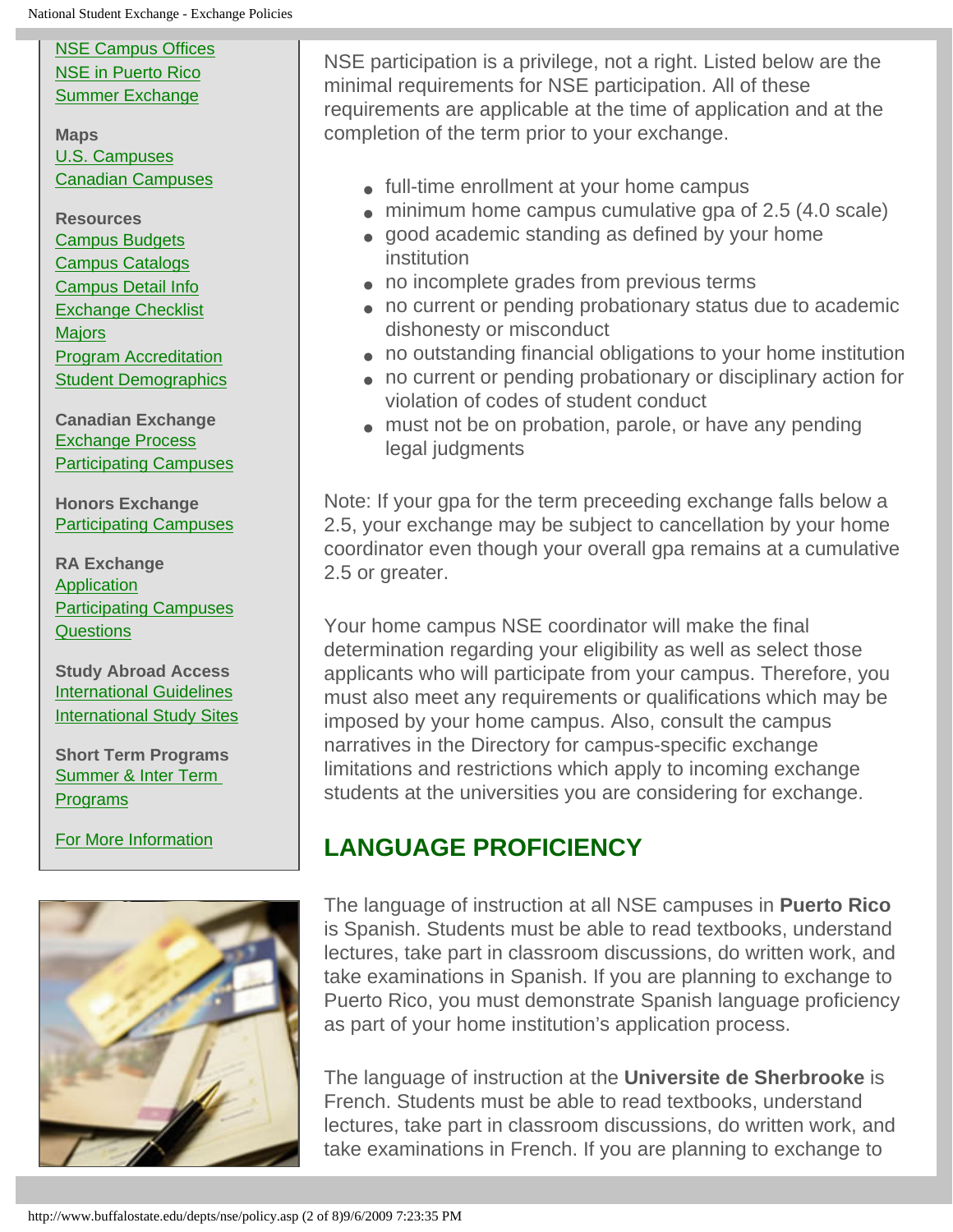the Universite de Sherbrooke, you must demonstrate French language proficiency as part of your home institution's application process.

For all other NSE locations, the language of instruction is English. Students for whom English is not their first language must demonstrate English language proficiency as part of the home campus application process. TOEFL, MELAB, IELTS, or other language tests may also be required by some host campuses for students whose first language is not English.

## **SPECIAL NEEDS**

Questions below are designed as a self-assessment guide. If your answer to any of these questions is YES, you must consider if the environment and support services at your prospective host campus will be able to meet your special needs. Your home campus coordinator is better able to assist you if advised of your needs during the application process.

- Do you have a medical condition which might require immediate medical attention during your exchange?
- Do you have any conditions which may affect your emotional or mental well-being during exchange?
- Do you have any physical conditions or mobility issues for which you will need accessible on-campus housing and/or classroom accommodation?
- Do you have any documented disability which may require academic accommodation (e.g., note takers, taped texts) during your exchange?

If you choose not to disclose your needs during the application process, self-identification and documentation following placement (and at least two months prior to your actual exchange) is necessary in order for your host institution to address your needs. Documentation must be written, current, prepared by a qualified professional, and in the manner and time period required by the host institution. Consult home and host campus disability service coordinators for additional information. Failure to provide appropriate documentation in the manner and time requested may mean that needed services will not be available.

## **SEMESTER: QUARTER EXCHANGES**

Semester means that the academic year is divided into two equal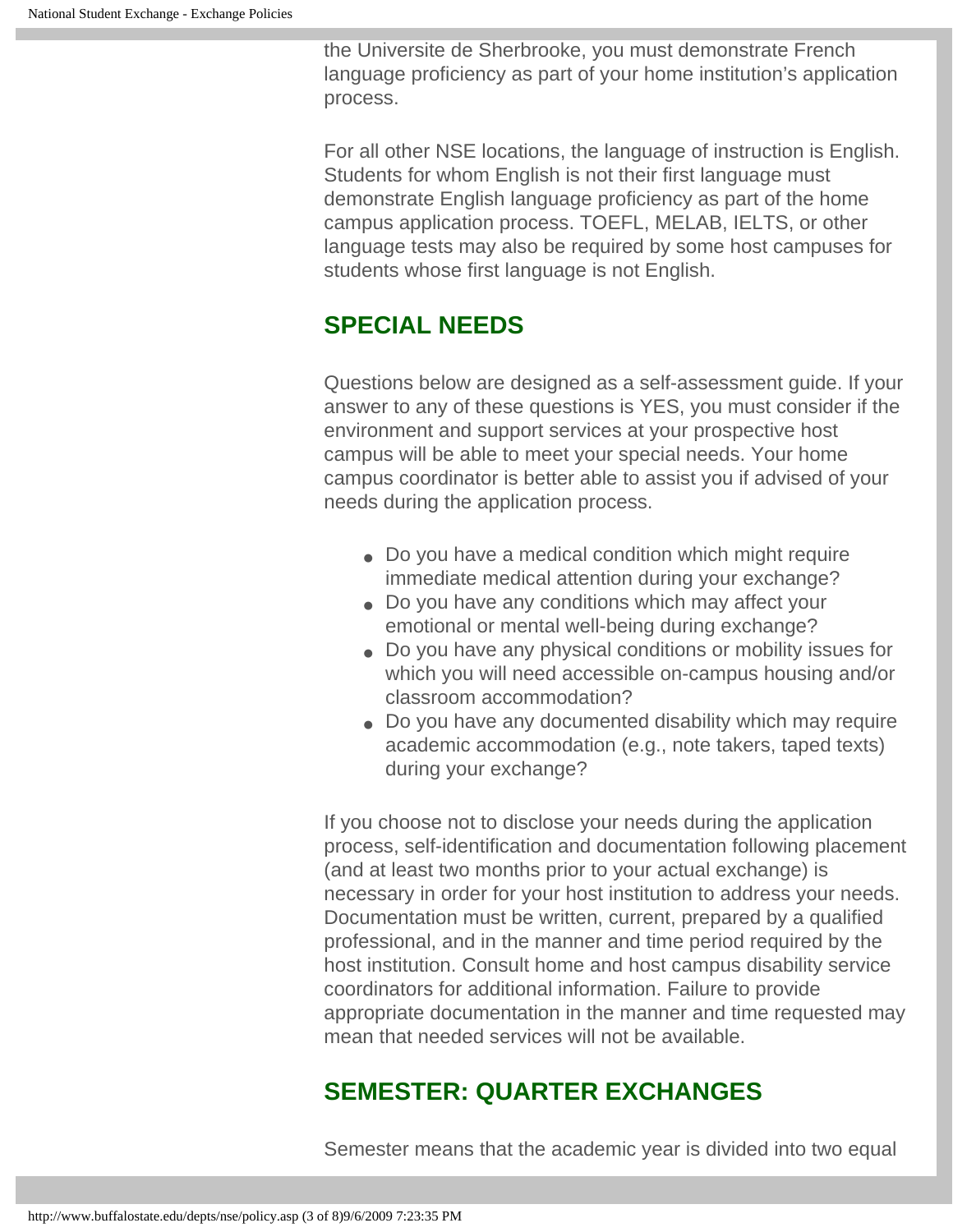terms or sessions. Quarter means that the calendar year is divided into four equal sessions with fall, winter, and spring making up an academic year which is the equivalent of two semesters. Quarter credit hours generally earn one-third less value than semester credit hours. Conversely, semester hours generally earn one-third more value than quarter hours. Member campuses vary in the way that credit conversions are made between these two calendars.

If you are considering exchanging to a campus that has a calendar different from your own, an exchange for the full academic year is recommended. Students who exchange for less than a full academic year from a campus on the semester calendar to one on the quarter calendar, or vice-versa, may not be able to maintain normal progress toward their degree objectives, may encounter difficulty with timely disbursement of financial aid, and may have difficulty in adjusting to the change of calendar. Discuss this matter with your NSE coordinator and academic advisor during the application process.

#### **UNDERGRADUATE PROGRAMS/MAJORS**

Searching for a campus which offers courses or programs of interest and/or need takes a bit of detective work. A listing of all undergraduate [majors](http://www.nse.org/cmajors.asp) that are offered by, and open to, NSE students is available on this web site under Resources. Programs of study listed at this site represent a generic classification of the multitude of undergraduate majors available at National Student Exchange member colleges and universities. As you search for a particular major, you will want to also examine those that may have some relationship to yours since your major may be called by a different name at another institution. It is also possible that schools may offer courses you need in your major even though they do not have the major. Consult the appropriate college catalog for complete program details. Links to the [campus](http://www.nse.org/scatalogs.asp) [catalogs](http://www.nse.org/scatalogs.asp) of NSE member colleges and universities are available at Resources, Campus Catalogs.

# **PROGRAM ACCESS**

Not all academic programs at NSE member colleges and universities are available to NSE students. Also, some programs which are available may be highly competitive, limited at upperdivision levels, or restricted in other ways. Some NSE campuses may limit the number of students accepted in these fields; some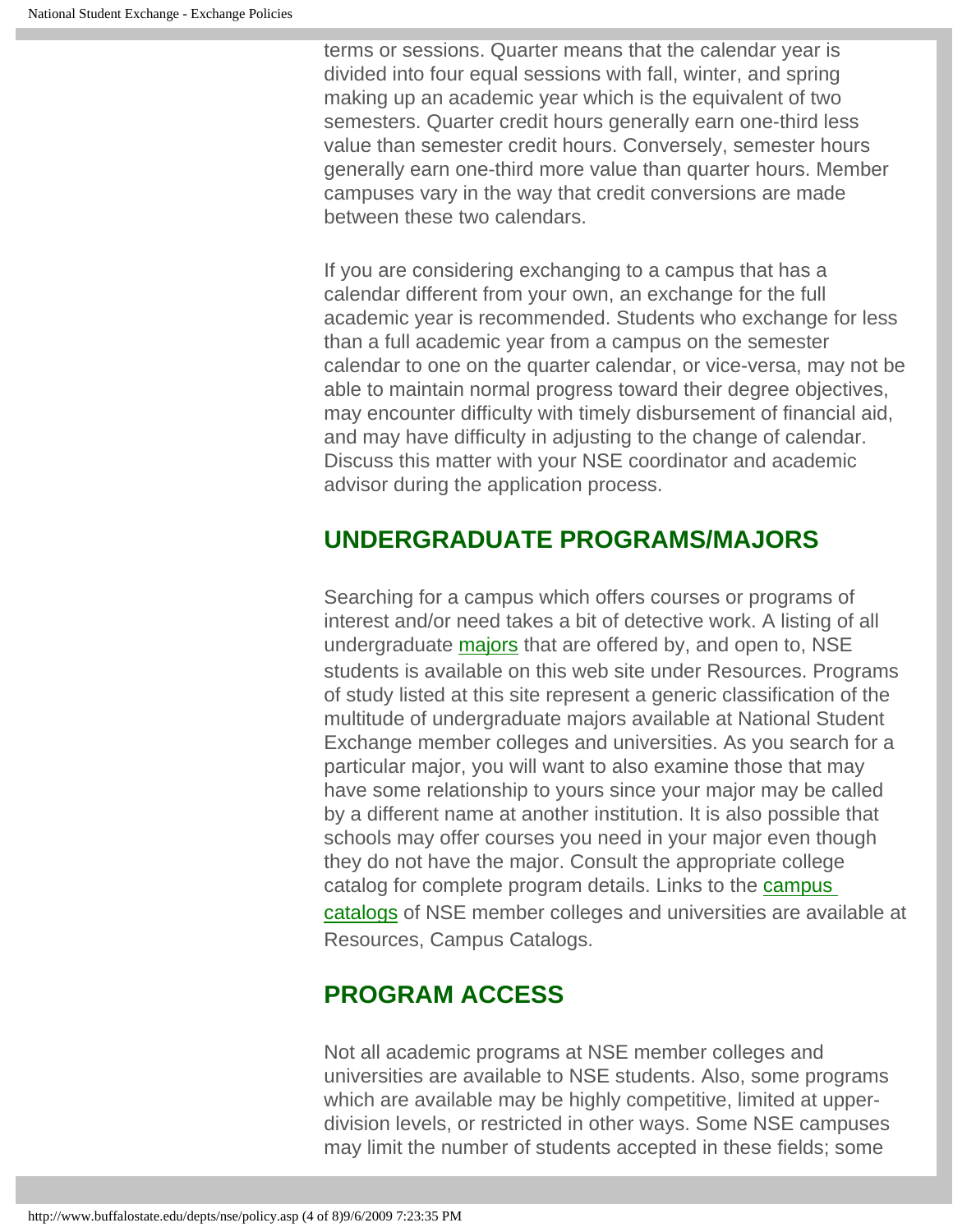require a higher grade point average than required for general NSE participation; while others may require additional information (e.g., performing arts audition or studio art portfolio) for participation in the program. For information on closed, limited, and restricted courses and programs, look at the campus narratives in the Directory.

#### **PROGRAM ACCREDITATION**

If you are enrolled in a program on your home campus which has program-specific accreditation, check with your home campus advisor to determine if your exchange work in your major must also be completed at a program which is similarly accredited. If so, it is your responsibility to identify an exchange site which meets that requirement. Your home campus department should have access to a list of accredited programs in your major.

#### **COURSE AVAILABILITY**

Even though a program or major is listed as offered by a member university, it does not mean that all courses are offered every term or every year. Course enrollment is based on offerings and availability and cannot be guaranteed. You must meet all course pre-requisites and/or co-requisites as required by your host campus. A flexible academic program is a must. If you are dependent upon a specific course or courses in order to maintain academic progress, you are advised to remain at your home campus.

## **GRADES AND CREDITS**

Your home campus determines the manner in which host campus grades are recorded and courses distributed. Consult with your home campus NSE coordinator and academic advisor for details of the policy for your campus. Prior to exchange you must develop a written advising agreement with the assistance of your academic advisor and your home NSE coordinator in order to identify how courses satisfactorily completed at your host university will be applied to your home campus degree program.

## **LENGTH OF EXCHANGE**

Your eligible time for exchange may include exchange to more than one NSE campus, may cross two or more calendar years, or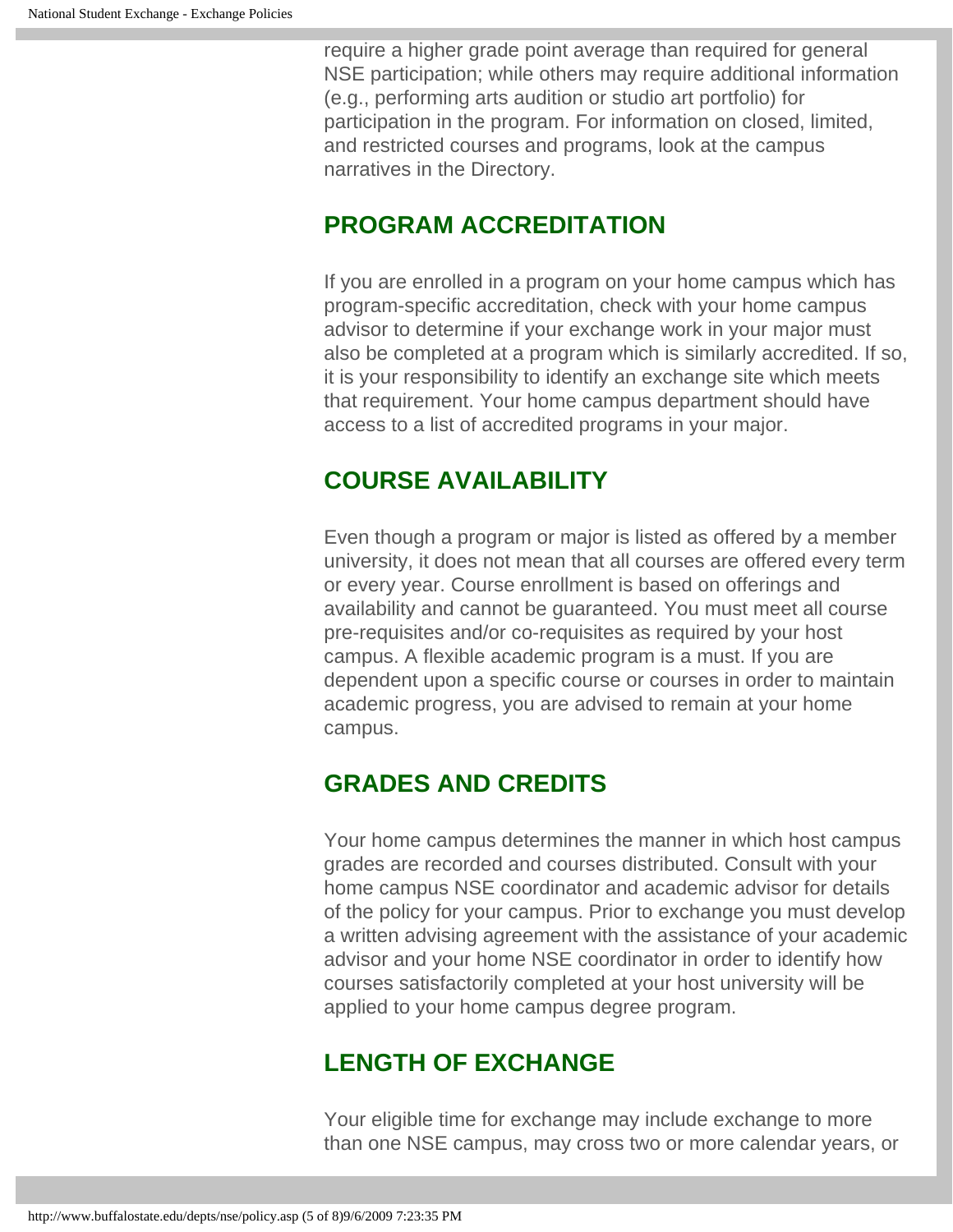may involve exchange from more than one home institution. No matter the mix of home campuses, host campuses or time away, you may only participate in the exchange for a cumulative total of time not to exceed one calendar year, defined as an academic year and a summer session. Not all campuses, however, can accommodate summer exchange. See the side bar information of the campus narratives in the Directory for individual campus policies regarding summer.

#### **ON-CAMPUS HOUSING**

Most NSE members have on-campus housing, but availability to NSE students is not guaranteed. Some NSE members may require or strongly encourage students to reside in on-campus facilities. Other campuses have no on-campus housing. If you live off campus, you do so at your own discretion and risk.

## **HEALTH INSURANCE**

NSE does not require and does not provide health insurance for exchange students. It is your responsibility, therefore, to ensure that you are adequately covered by health insurance and other insurance for the period and place of your exchange including travel between your home and host institutions. Some NSE member campuses will require proof that you have adequate health insurance, and a few will require that you purchase their health insurance regardless of whatever policy of your own may be in effect.

## **DISTANCE EDUCATION**

Your permission to enroll in distance education offerings (which include, but are not limited to: web-based courses, televised courses, or correspondence courses) at your home and/or host campus at the same time you participate in the NSE program can only be determined by both of the individual institutions involved. Factors involved in such determination include, but are not limited to: the number of hours for which you are enrolled in distance courses, the number of hours you are enrolled in classroom instruction, the source of your financial aid, the NSE requirement for full-time enrollment at your host campus, and the interpretation of such requirement as it relates to classroom vs. distance instruction by the respective campuses and the respective financial aid officers.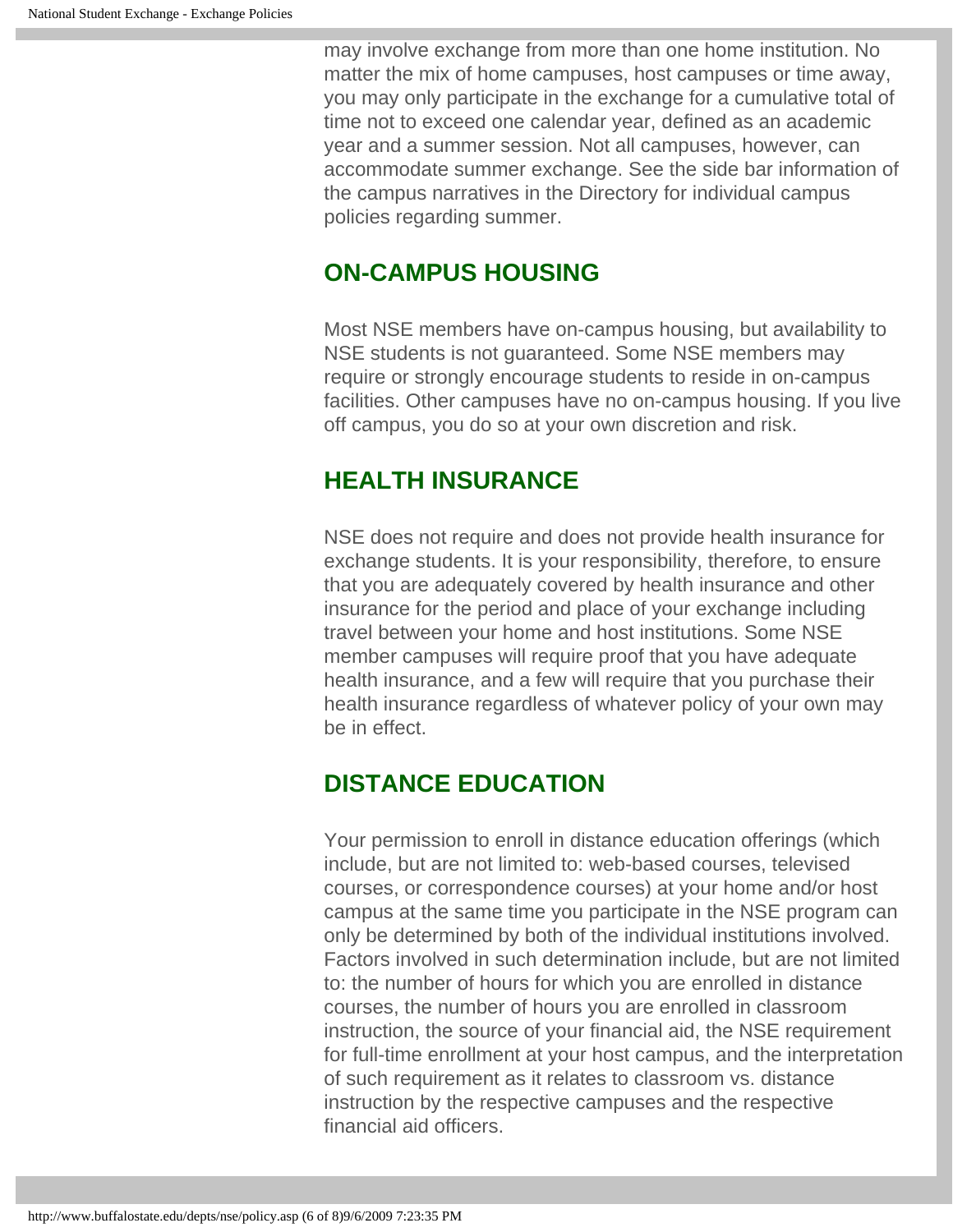Some NSE host campuses do not permit enrollment in distance education classes while on exchange; and others may not have such restrictions. Where there are no restrictions, be aware that, in most cases, distance education is not usually covered under Plan A tuition and may not be covered under Plan B. In other words, if you do enroll in distance education courses, you are likely to incur costs over and above those that are normally included in NSE participation. Your enrollment in distance education may impact your full-time enrollment status relative to the NSE program. As such it could affect your financial aid and/or ability to reside in on-campus housing at your host campus.

The premise of NSE is that a major benefit of being on exchange is to be fully immersed in the culture and activities of the host campus. Distance education courses can have the effect of reducing your interaction with the native population and culture of the host campus. If you have permission to take distance education courses, they should be credits over and above a fulltime classroom load. NSE discourages the use of distance education courses in lieu of a full-time enrollment status on the host campus.

#### **INTERCOLLEGIATE ATHLETICS**

Due to the rules and regulations of the NCAA and the NAIA, it is unlikely that NSE students can qualify to participate in intercollegiate athletics while on exchange to their host universities. This applies to all divisions of men's and women's athletics. Consult the athletic compliance officer on your campus for additional information.

# **QUESTIONS TO ASK**

You are encouraged to select colleges and universities which will provide learning opportunities that will supplement and complement those of your home institution and assist you in reaching your educational goals. You are also encouraged to select campuses that will stimulate personal growth and development and allow you to experience the educational, geographic, and cultural diversity found among NSE's members. Carefully consider the answers to the following questions:

- What do I hope to gain from the exchange experience, both educationally and personally?
- Do I have a flexible academic plan for exchange? (NOTE: